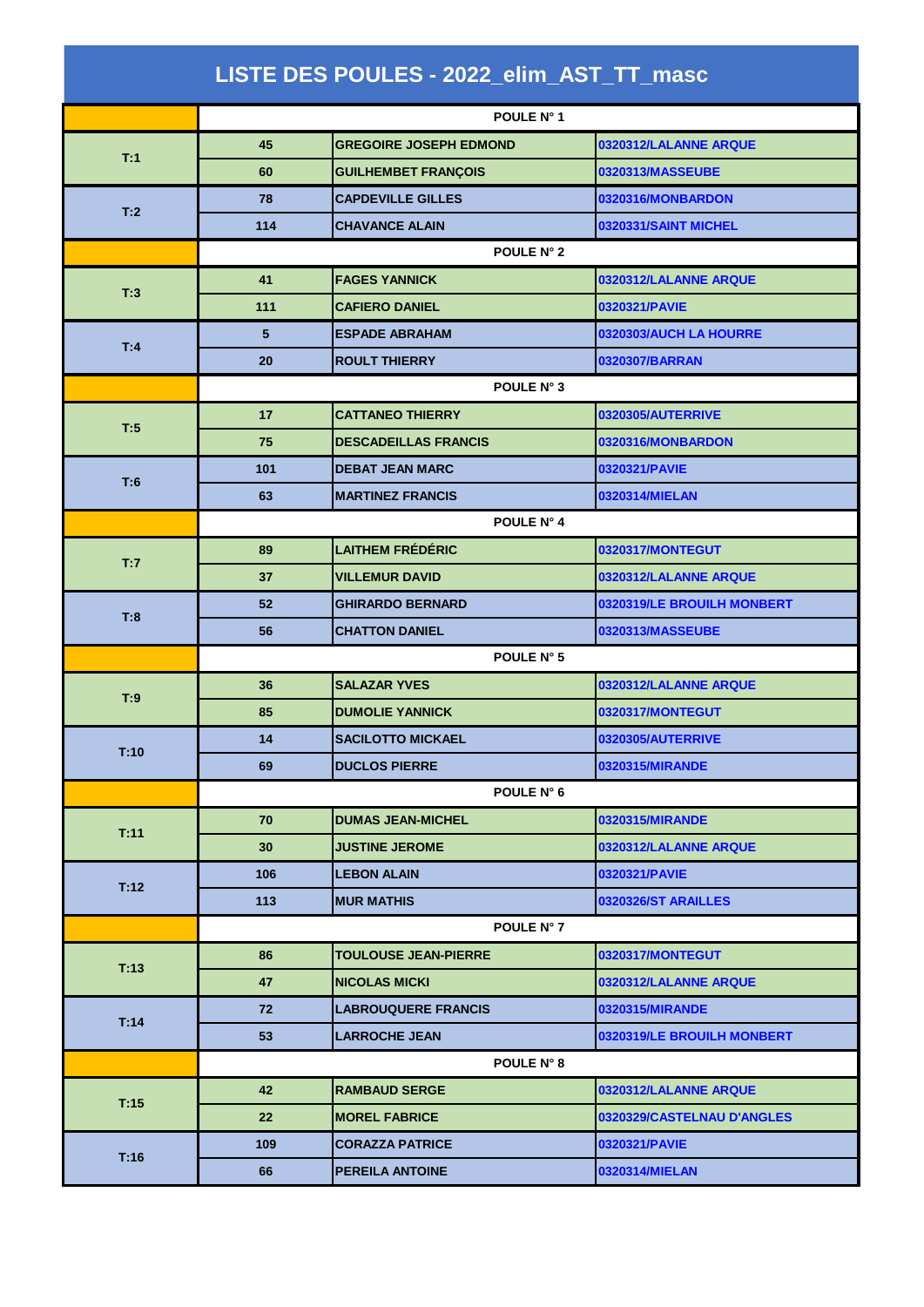|      | POULE N° 9     |                                |                                     |  |  |
|------|----------------|--------------------------------|-------------------------------------|--|--|
| T:17 | 9 <sup>°</sup> | <b>DESCHAMPS MAXIME</b>        | 0320300/PETANQUE AMICALE JOYEUSE AU |  |  |
|      | 32             | <b>MONFERRAN MICHEL</b>        | 0320312/LALANNE ARQUE               |  |  |
| T:18 | 82             | <b>MENDOUSSE GUY</b>           | 0320317/MONTEGUT                    |  |  |
|      | 15             | <b>PONTAC CHRISTOPHE</b>       | 0320305/AUTERRIVE                   |  |  |
|      | POULE N° 10    |                                |                                     |  |  |
| T:19 | 27             | <b>DE ALMEIDA JEAN</b>         | 0320328/L'ISLE DE NOE               |  |  |
|      | 54             | <b>AGUADO FRÉDÉRIC</b>         | 0320313/MASSEUBE                    |  |  |
|      | 100            | <b>PERIN ANDRE</b>             | 0320321/PAVIE                       |  |  |
| T:20 | 10             | <b>DOURS GEORGES</b>           | 0320300/PETANQUE AMICALE JOYEUSE AU |  |  |
|      | POULE N° 11    |                                |                                     |  |  |
| T:21 | 91             | <b>GARCIA DAVID</b>            | 0320317/MONTEGUT                    |  |  |
|      | 68             | <b>DUBOS JÉRÔME</b>            | 0320315/MIRANDE                     |  |  |
| T:22 | 49             | <b>GREGOIRE JOSEPH CLÉMENT</b> | 0320312/LALANNE ARQUE               |  |  |
|      | 94             | <b>CENAC JEAN FRANCOIS</b>     | 0320320/PANASSAC                    |  |  |
|      | POULE N° 12    |                                |                                     |  |  |
| T:23 | 77             | <b>RINCON RENÉ</b>             | 0320316/MONBARDON                   |  |  |
|      | 96             | <b>ABADIE JACQUES</b>          | 0320320/PANASSAC                    |  |  |
| T:24 | 34             | <b>LAFAYSSE ERIC</b>           | 0320312/LALANNE ARQUE               |  |  |
|      | 57             | <b>DESCOTTES STEPHANE</b>      | 0320313/MASSEUBE                    |  |  |
|      |                | POULE N° 13                    |                                     |  |  |
| T:25 | 11             | <b>BOUZIN GILBERT</b>          | 0320300/PETANQUE AMICALE JOYEUSE AU |  |  |
|      | 107            | <b>RENARD DAVY</b>             | 0320321/PAVIE                       |  |  |
| T:26 | 24             | <b>DARAM CLAUDE</b>            | 0320328/L'ISLE DE NOE               |  |  |
|      | 48             | <b>CAPELLOT NELSON</b>         | 0320312/LALANNE ARQUE               |  |  |
|      |                | POULE N° 14                    |                                     |  |  |
| T:27 | 46             | <b>GARNES DYLAN</b>            | 0320312/LALANNE ARQUE               |  |  |
|      | 73             | <b>BABIE FRANCIS</b>           | 0320316/MONBARDON                   |  |  |
| T:28 | 21             | <b>LARTIGUE MAURICE</b>        | 0320329/CASTELNAU D'ANGLES          |  |  |
|      | 8              | <b>ANGITANO DAMIEN</b>         | 0320300/PETANQUE AMICALE JOYEUSE AU |  |  |
|      |                | POULE N° 15                    |                                     |  |  |
| T:29 | 90             | <b>MARCOUD RÉMY</b>            | 0320317/MONTEGUT                    |  |  |
|      | 117            | <b>ZANABONI JÉROME</b>         | 0320331/SAINT MICHEL                |  |  |
| T:30 | 102            | <b>MINJON MICHEL</b>           | 0320321/PAVIE                       |  |  |
|      | 58             | <b>PASA JEAN-PASCAL</b>        | 0320313/MASSEUBE                    |  |  |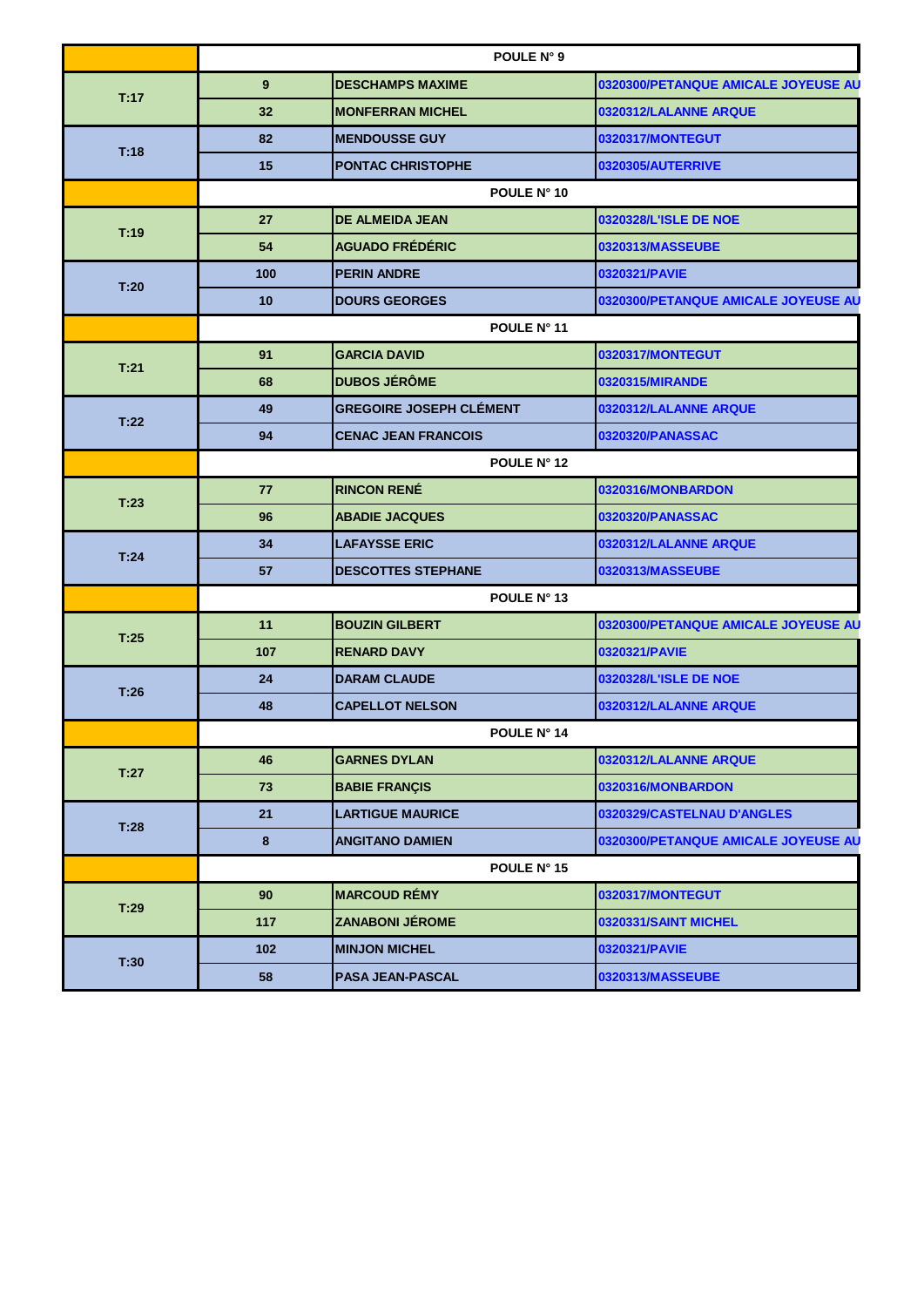|      | POULE N° 16        |                               |                                     |  |  |
|------|--------------------|-------------------------------|-------------------------------------|--|--|
| T:31 | 98                 | <b>LAUDET GÉRARD</b>          | 0320320/PANASSAC                    |  |  |
|      | 112                | <b>TOGNI PATRICK</b>          | 0320321/PAVIE                       |  |  |
|      | 4                  | <b>GATTI SERGE</b>            | 0320303/AUCH LA HOURRE              |  |  |
| T:32 | 43                 | <b>ROPERT XAVIER</b>          | 0320312/LALANNE ARQUE               |  |  |
|      | POULE N° 17        |                               |                                     |  |  |
| T:33 | 95                 | <b>LAMBERT DENIS</b>          | 0320320/PANASSAC                    |  |  |
|      | $\overline{7}$     | <b>DEBAT JACQUES</b>          | 0320303/AUCH LA HOURRE              |  |  |
| T:34 | 99                 | <b>MELVE PAUL</b>             | 0320321/PAVIE                       |  |  |
|      | 81                 | <b>BAUP JEAN-LOUIS</b>        | 0320316/MONBARDON                   |  |  |
|      | POULE N° 18        |                               |                                     |  |  |
| T:35 | 26                 | <b>PICAMILH JOËL</b>          | 0320328/L'ISLE DE NOE               |  |  |
|      | 44                 | <b>DRAGON MICHEL</b>          | 0320312/LALANNE ARQUE               |  |  |
| T:36 | 74                 | <b>DESCADEILLAS BERNARD</b>   | 0320316/MONBARDON                   |  |  |
|      | 3 <sup>2</sup>     | <b>CONSTANTINOPLE LUDOVIC</b> | 0320303/AUCH LA HOURRE              |  |  |
|      | POULE N° 19        |                               |                                     |  |  |
| T:37 | 103                | <b>RIBOUT FRÉDÉRIC</b>        | 0320321/PAVIE                       |  |  |
|      | 92                 | <b>TROUVIN ERIC</b>           | 0320317/MONTEGUT                    |  |  |
| T:38 | 19                 | <b>CUBERO LAURENT</b>         | 0320307/BARRAN                      |  |  |
|      | 12                 | <b>MEDELLEL HAMED</b>         | 0320300/PETANQUE AMICALE JOYEUSE AU |  |  |
|      |                    | POULE N° 20                   |                                     |  |  |
| T:39 | 108                | <b>MAYEUR ALFRED</b>          | 0320321/PAVIE                       |  |  |
|      | 71                 | <b>GIRAL CHRISTOPHER</b>      | 0320315/MIRANDE                     |  |  |
| T:40 | 16                 | <b>BADENS PHILIPPE</b>        | 0320305/AUTERRIVE                   |  |  |
|      | 38                 | <b>CAZES FRÉDÉRIC</b>         | 0320312/LALANNE ARQUE               |  |  |
|      | <b>POULE N° 21</b> |                               |                                     |  |  |
| T:41 | 13                 | <b>KELLE CHRISTOPHER</b>      | 0320300/PETANQUE AMICALE JOYEUSE AU |  |  |
|      | 84                 | <b>ROLLIN STÉPHANE</b>        | 0320317/MONTEGUT                    |  |  |
| T.42 | 97                 | <b>BALDUCCI CHRISTIAN</b>     | 0320320/PANASSAC                    |  |  |
|      | 40                 | <b>DELOM GÉRARD</b>           | 0320312/LALANNE ARQUE               |  |  |
|      |                    | <b>POULE N° 22</b>            |                                     |  |  |
| T:43 | $\mathbf{1}$       | <b>DEXIDOUR FRANCK</b>        | 0320303/AUCH LA HOURRE              |  |  |
|      | 50                 | <b>LACOSTE JEAN-LUC</b>       | 0320312/LALANNE ARQUE               |  |  |
| T.44 | 23                 | <b>BOUDES SEBASTIEN</b>       | 0320329/CASTELNAU D'ANGLES          |  |  |
|      | 83                 | <b>BAYLAC PATRICE</b>         | 0320317/MONTEGUT                    |  |  |